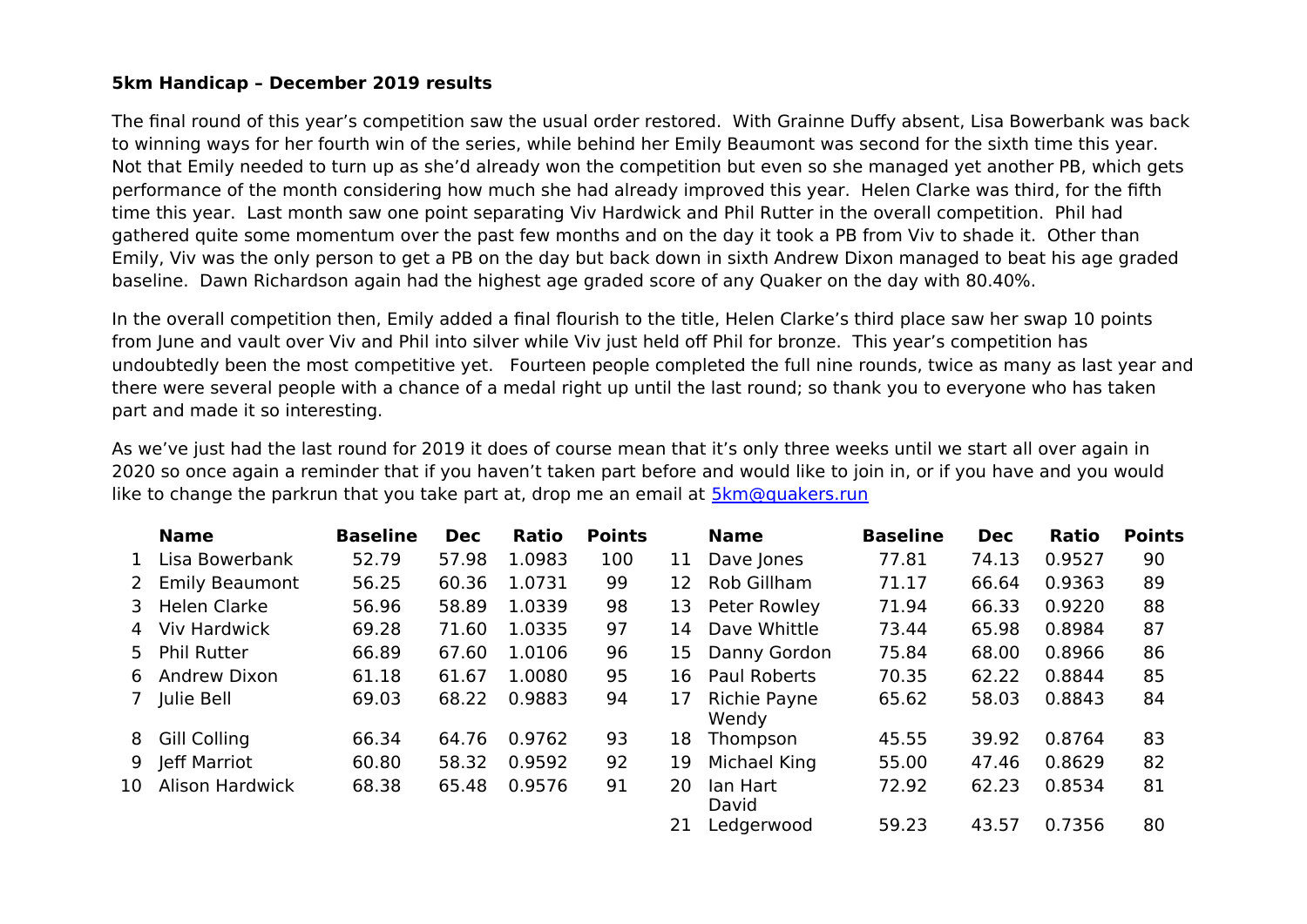## **Final placings**

|             |                          |             |                | <b>Marc</b>    |                |                |                |                |             |                |                |                |                |              |
|-------------|--------------------------|-------------|----------------|----------------|----------------|----------------|----------------|----------------|-------------|----------------|----------------|----------------|----------------|--------------|
|             | <b>Name</b>              | Jan         | Feb            | $\mathbf h$    | <b>April</b>   | <b>May</b>     | June           | July           | Aug         | <b>Sept</b>    | Oct            | <b>Nov</b>     | <b>Dec</b>     | <b>Total</b> |
| $\mathbf 1$ | <b>Emily Beaumont</b>    | 98          | 99             | 99             | 99             | <b>NA</b>      | 98             | 99             | 99          | 98             | $\mathbf 0$    | $\overline{0}$ | 99             | 888          |
| 2           | <b>Helen Clarke</b>      | <b>NA</b>   | 98             | 98             | 92             | <b>NA</b>      | <b>NA</b>      | 91             | 92          | 99             | 98             | 98             | 98             | 864          |
| 3           | <b>Viv Hardwick</b>      | 96          | $\mathbf 0$    | 96             | 96             | 96             | <b>NA</b>      | 98             | 93          | <b>NA</b>      | 94             | 96             | 97             | 862          |
| 4           | <b>Phil Rutter</b>       | <b>NA</b>   | $\mathbf 0$    | $\overline{0}$ | 94             | 93             | 92             | 97             | 98          | 96             | 97             | 97             | 96             | 860          |
| 5           | <b>Gill Colling</b>      | 100         | $\mathbf 0$    | 97             | 93             | <b>NA</b>      | 95             | 89             | <b>NA</b>   | 94             | 96             | 95             | 93             | 852          |
| 6           | Mike Watson              | 92          | 88             | 93             | 95             | 98             | 92             | <b>NA</b>      | 95          | 95             | 93             | $\mathbf 0$    | $\mathbf 0$    | 841          |
| 7           | <b>Grainne Duffy</b>     | 82          | 93             | 92             | 78             | 95             | 97             | $\overline{0}$ | 100         | 0              | 100            | 100            | 0              | 837          |
| 8           | Michael King             | 95          | 95             | 91             | <b>NA</b>      | <b>NA</b>      | 88             | 93             | 84          | 80             | 88             | $\overline{0}$ | 82             | 796          |
| 9           | Dave Jones               | 83          | 74             | 90             | $\mathbf{0}$   | <b>NA</b>      | 85             | <b>NA</b>      | 94          | 84             | 95             | 89             | 90             | 784          |
| 10          | Dave Whittle             | 78          | 89             | $\mathbf 0$    | $\mathbf 0$    | 84             | 73             | 88             | 89          | 90             | $\overline{0}$ | 92             | 87             | 770          |
| 11          | lan Hart                 | 88          | $\overline{0}$ | <b>NA</b>      | 86             | 86             | 90             | 82             | 90          | 0              | 81             | 86             | 81             | 770          |
| 12          | Danny Gordon             | 79          | 90             | 86             | <b>NA</b>      | 79             | 80             | 81             | 83          | 86             | $\Omega$       | $\overline{0}$ | 86             | 750          |
| 13          | Chris Land               | 87          | 86             | 89             | 67             | $\mathbf 0$    | 77             | 90             | 86          | 78             | 89             | $\overline{0}$ | $\mathbf 0$    | 749          |
| 14          | Rob Gillham              | 56          | 73             | 78             | 84             | 71             | $\overline{0}$ | 72             | 0           | 0              | 85             | 84             | 89             | 692          |
| 15          | David Ledgerwood         | 77          | 75             | 68             | <b>NA</b>      | 73             | 72             | 73             | 73          | 82             | $\mathbf 0$    | $\overline{0}$ | 80             | 673          |
| 16          | Richie Payne             | 61          | 71             | 80             | $\overline{0}$ | $\mathbf 0$    | 81             | $\overline{0}$ | 80          | 0              | 84             | 93             | 84             | 634          |
| 17          | <b>Alison Hardwick</b>   | 58          | $\overline{0}$ | $\mathbf 0$    | 75             | 69             | $\Omega$       | 76             | 76          | 81             | $\overline{0}$ | 88             | 91             | 614          |
| 18          | Lisa Alderson            | 0           | 84             | 79             | 100            | 99             | 86             | 84             | 0           | 76             | 0              | $\overline{0}$ | $\mathbf 0$    | 608          |
| 19          | Julie Bell               | 86          | $\overline{0}$ | $\overline{0}$ | 89             | 89             | 75             | $\overline{0}$ | 82          | 92             | 0              | $\mathbf 0$    | 94             | 607          |
| 20          | <b>Neil Gooding</b>      | $\mathbf 0$ | $\pmb{0}$      | 83             | 76             | 81             | 88             | 87             | 91          | 93             | $\Omega$       | 0              | $\mathbf 0$    | 599          |
| 21          | Lisa Bowerbank           | 0           | $\mathbf 0$    | $\mathbf 0$    | $\overline{0}$ | 100            | 100            | 100            | 0           | $\mathbf 0$    | 99             | 99             | 100            | 598          |
| 22          | Peter Rowley             | 69          | $\mathbf 0$    | 77             | 80             | 74             | $\overline{0}$ | $\overline{0}$ | 77          | 0              | 91             | $\overline{0}$ | 88             | 556          |
| 23          | Elizabeth Kennedy        | 67          | $\mathbf 0$    | 72             | $\overline{0}$ | 64             | 82             | 85             | 81          | 87             | $\Omega$       | $\overline{0}$ | $\mathbf 0$    | 538          |
| 24          | <b>Rob Dent</b>          | 89          | 91             | $\overline{0}$ | 90             | 82             | 89             | 0              | 0           | 88             | 0              | $\mathbf 0$    | $\mathbf 0$    | 529          |
| 25          | Dave Thompson            | 84          | 97             | 94             | $\mathbf 0$    | 72             | 79             | 92             | 0           | 0              | 0              | $\Omega$       | $\mathbf 0$    | 518          |
| 26          | <b>April Corbett</b>     | 68          | $\mathbf 0$    | 0              | 91             | 88             | 96             | 79             | 85          | 0              | $\mathbf 0$    | $\overline{0}$ | $\mathbf 0$    | 507          |
| 27          | Lin Gossage              | 0           | 72             | $\overline{0}$ | 73             | 78             | 0              | 95             | $\mathbf 0$ | $\overline{0}$ | 90             | 94             | $\mathbf 0$    | 502          |
| 28          | <b>Hannah Alderson</b>   | 94          | $\overline{0}$ | $\overline{0}$ | 98             | $\overline{0}$ | 83             | 96             | 0           | 85             | $\overline{0}$ | $\mathbf 0$    | $\overline{0}$ | 456          |
| 29          | <b>Stuart Hardcastle</b> | 81          | 96             | $\Omega$       | 88             | 92             | $\overline{0}$ | $\overline{0}$ | 0           | $\overline{0}$ | 92             | $\overline{0}$ | $\Omega$       | 449          |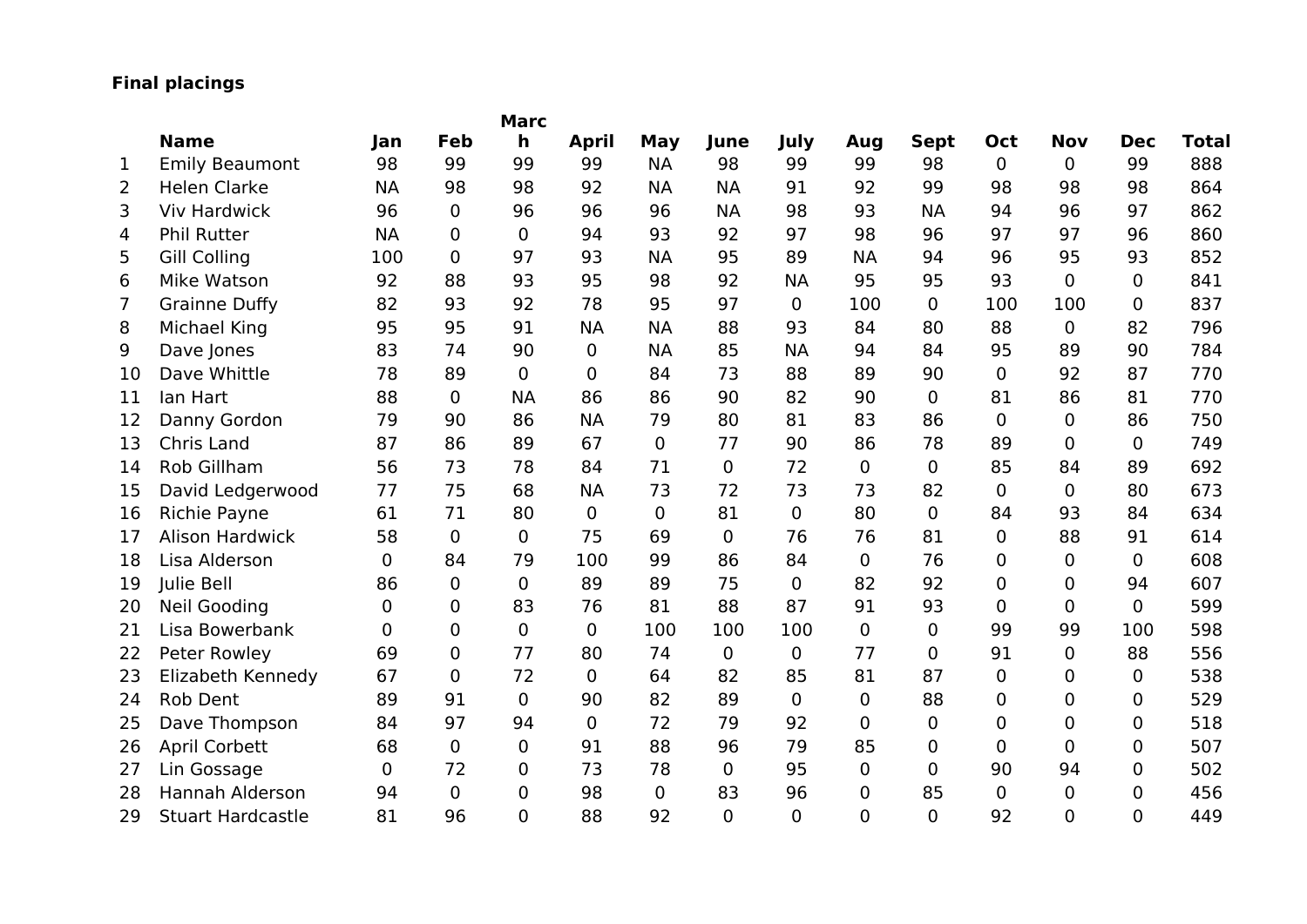| 30 | lan Bond                   | 0              | 77             | 0              | 87             | 90             | 0              | 83             | 96             | 0              | $\mathbf 0$    | 0           | 0              | 433 |
|----|----------------------------|----------------|----------------|----------------|----------------|----------------|----------------|----------------|----------------|----------------|----------------|-------------|----------------|-----|
| 31 | Paul Ryan                  | 59             | 66             | 0              | 63             | 63             | 0              | 71             | 0              | 0              | 79             | 0           | $\mathbf 0$    | 401 |
| 32 | Michael Kipling            | 0              | 100            | $\overline{0}$ | 97             | 0              | 93             | 94             | 0              | $\overline{0}$ | $\overline{0}$ | 0           | 0              | 384 |
| 33 | Jeff Marriot               | 0              | 68             | 71             | 0              | 0              | $\mathbf 0$    | 74             | 78             | $\mathbf 0$    | 0              | 0           | 92             | 383 |
| 34 | lan Scott                  | $\mathbf 0$    | 0              | $\overline{0}$ | 71             | 67             | 76             | 80             | 79             | 0              | $\overline{0}$ | 0           | $\mathbf 0$    | 373 |
| 35 | <b>Gary Read</b>           | 51             | $\overline{0}$ | $\overline{0}$ | 62             | 0              | $\overline{0}$ | $\overline{0}$ | 74             | $\overline{0}$ | 78             | 82          | 0              | 347 |
| 36 | Sally Singleton            | 0              | 83             | 87             | 83             | 0              | $\overline{0}$ | 0              | 0              | 0              | $\Omega$       | 90          | 0              | 343 |
| 37 | Lee Morris                 | $\mathbf 0$    | $\Omega$       | 69             | 64             | 61             | $\overline{0}$ | $\overline{0}$ | 72             | 75             | 0              | 0           | 0              | 341 |
| 38 | Darren Alderson            | 73             | 79             | 82             | 85             | 0              | $\Omega$       | $\mathbf 0$    | $\mathbf 0$    | $\Omega$       | $\overline{0}$ | 0           | 0              | 319 |
| 39 | <b>Marc Ellis</b>          | $\mathbf 0$    | 0              | 75             | $\mathbf 0$    | 77             | 84             | 75             | 0              | $\Omega$       | 0              | 0           | 0              | 311 |
| 40 | Claire Chapman             | 80             | 0              | $\overline{0}$ | 0              | 59             | 0              | $\overline{0}$ | $\mathbf 0$    | 89             | $\overline{0}$ | 80          | 0              | 308 |
| 41 | <b>Fred Tennant</b>        | 70             | 0              | $\overline{0}$ | 82             | 60             | 0              | $\overline{0}$ | 0              | $\overline{0}$ | 82             | 0           | 0              | 294 |
| 42 | Gemma Marshall-<br>Moore   | $\overline{0}$ | 0              | 66             | 0              | 0              | 0              | 67             | 0              | 74             | $\overline{0}$ | 81          | $\mathbf 0$    | 288 |
| 43 | <b>Rachel Maddison</b>     | 57             | $\overline{0}$ | $\overline{0}$ | 69             | 0              | $\overline{0}$ | $\mathbf 0$    | 75             | $\mathbf 0$    | 0              | 87          | 0              | 288 |
| 44 | <b>Adrian Cottam</b>       | 99             | 0              | 0              | 0              | 91             | 0              | $\mathbf 0$    | $\mathbf 0$    | $\mathbf 0$    | 83             | 0           | 0              | 273 |
| 45 | Tom Chapman                | 85             | $\Omega$       | $\Omega$       | 0              | $\overline{0}$ | $\overline{0}$ | $\overline{0}$ | $\mathbf 0$    | 100            | $\Omega$       | 79          |                | 264 |
|    | <b>Brian Dixon</b>         |                | 92             |                |                |                |                |                |                | $\Omega$       |                |             | 0              | 263 |
| 46 |                            | $\Omega$       |                | 95<br>76       | 0              | 76<br>83       | 0              | 0              | 0              |                | $\Omega$       | 0           | 0              |     |
| 47 | Sally Watson               | 0              | 0              |                | 0              |                | $\overline{0}$ | $\mathbf 0$    | 0              | 0              | 0              | 91          | 0              | 250 |
| 48 | <b>Andrew Dixon</b>        | 0              | 0              | $\overline{0}$ | 0              | 57             | 0              | $\overline{0}$ | 97             | 0              | 0              | $\mathbf 0$ | 95             | 249 |
| 49 | <b>Wendy Thompson</b>      | 0              | 85             | 0              | 0              | 0              | 0              | 77             | 0              | 0              | $\overline{0}$ | 0           | 83             | 245 |
| 50 | Michelle Scruby            | 0              | $\overline{0}$ | $\overline{0}$ | 0              | $\overline{0}$ | 74             | 78             | 0              | $\overline{0}$ | 86             | 0           | $\mathbf 0$    | 238 |
| 51 | Janette Croft              | 0              | 87             | 81             | $\overline{0}$ | 68             | 0              | $\overline{0}$ | 0              | 0              | $\overline{0}$ | 0           | 0              | 236 |
| 52 | <b>Anthony Corbett</b>     | 66             | 0              | $\mathbf{0}$   | 79             | 0              | 0              | 86             | 0              | $\overline{0}$ | 0              | 0           | 0              | 231 |
| 53 | Nicola Darling             | 75             | 0              | 84             | 72             | 0              | 0              | $\mathbf 0$    | 0              | 0              | 0              | 0           | 0              | 231 |
| 54 | <b>Ed Griffiths</b>        | 65             | 0              | 75             | $\overline{0}$ | 0              | $\overline{0}$ | $\overline{0}$ | $\mathbf 0$    | 83             | 0              | 0           | 0              | 223 |
| 55 | <b>Olly Marshall-Moore</b> | 0              | 0              | 64             | 0              | 0              | 0              | 66             | 0              | 73             | 0              | 0           | 0              | 203 |
| 56 | Rebecca Howard             | 0              | 94             | 100            | 0              | 0              | 0              | $\mathbf 0$    | 0              | 0              | 0              | 0           | 0              | 194 |
| 57 | <b>Andrew Vernon</b>       | 97             | $\overline{0}$ | 88             | 0              | 0              | $\overline{0}$ | $\Omega$       | 0              | 0              | 0              | 0           | 0              | 185 |
| 58 | Julie Russell              | 0              | 81             | $\mathbf 0$    | 0              | 97             | 0              | $\mathbf 0$    | 0              | 0              | 0              | 0           | 0              | 178 |
| 59 | <b>Malcolm Hewitson</b>    | 90             | 76             | $\overline{0}$ | $\overline{0}$ | 0              | $\overline{0}$ | $\Omega$       | 0              | 0              | $\overline{0}$ | 0           | 0              | 166 |
| 60 | Ty Hankinson               | 76             | 80             | 0              | 0              | 0              | 0              | 0              | 0              | 0              | 0              | 0           | 0              | 156 |
| 61 | Rebecca Bowes              | $\overline{0}$ | 0              | $\overline{0}$ | $\overline{0}$ | 70             | $\overline{0}$ | $\overline{0}$ | $\overline{0}$ | $\overline{0}$ | $\overline{0}$ | 85          | $\overline{0}$ | 155 |